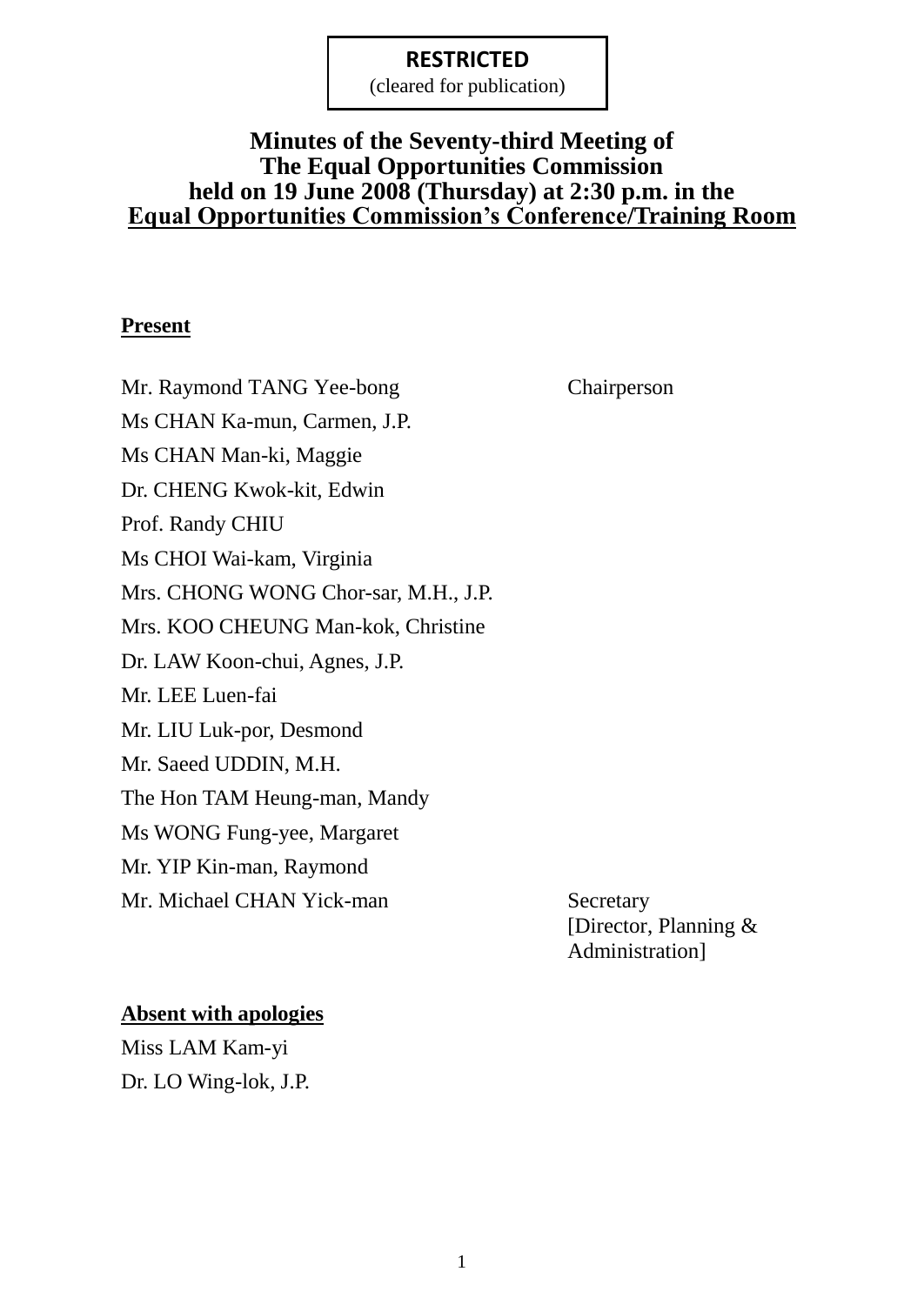(cleared for publication)

## **In attendance**

Mr. Josiah CHOK Kin-ming Acting Director, Operations

Mr. Herman POON Lik-hang Chief Legal Counsel [CLC]

 $[Ag, D(Ops)]$ Dr. Ferrick CHU Head, Policy and Support [HPR] Ms Shana WONG Head, Corporate Communications and Training [HCCT] Ms Kerrie TENG Accountant [ACCT] Miss Gloria YU Senior Equal Opportunities Officer, Administration &

Personnel [SAP]

## **I. Introduction**

1. The Chairperson (C/EOC) welcomed all Commission Members (Members) to the  $73<sup>rd</sup>$  Meeting.

2. Apologies for absence were received from Miss LAM Kam-yi and Dr. LO Wing-lok due to clash of meetings/out of town engagements.

*(Ms Virginia CHOI who had sent in her apology for absence before the meeting was able to join the meeting at around 5:00pm.)*

3. C/EOC informed the meeting that a press release would be issued after the meeting to highlight major areas of work carried out since the last meeting. In future, press briefings would be held if there was news which warranted press attention; if not, press release would be issued instead.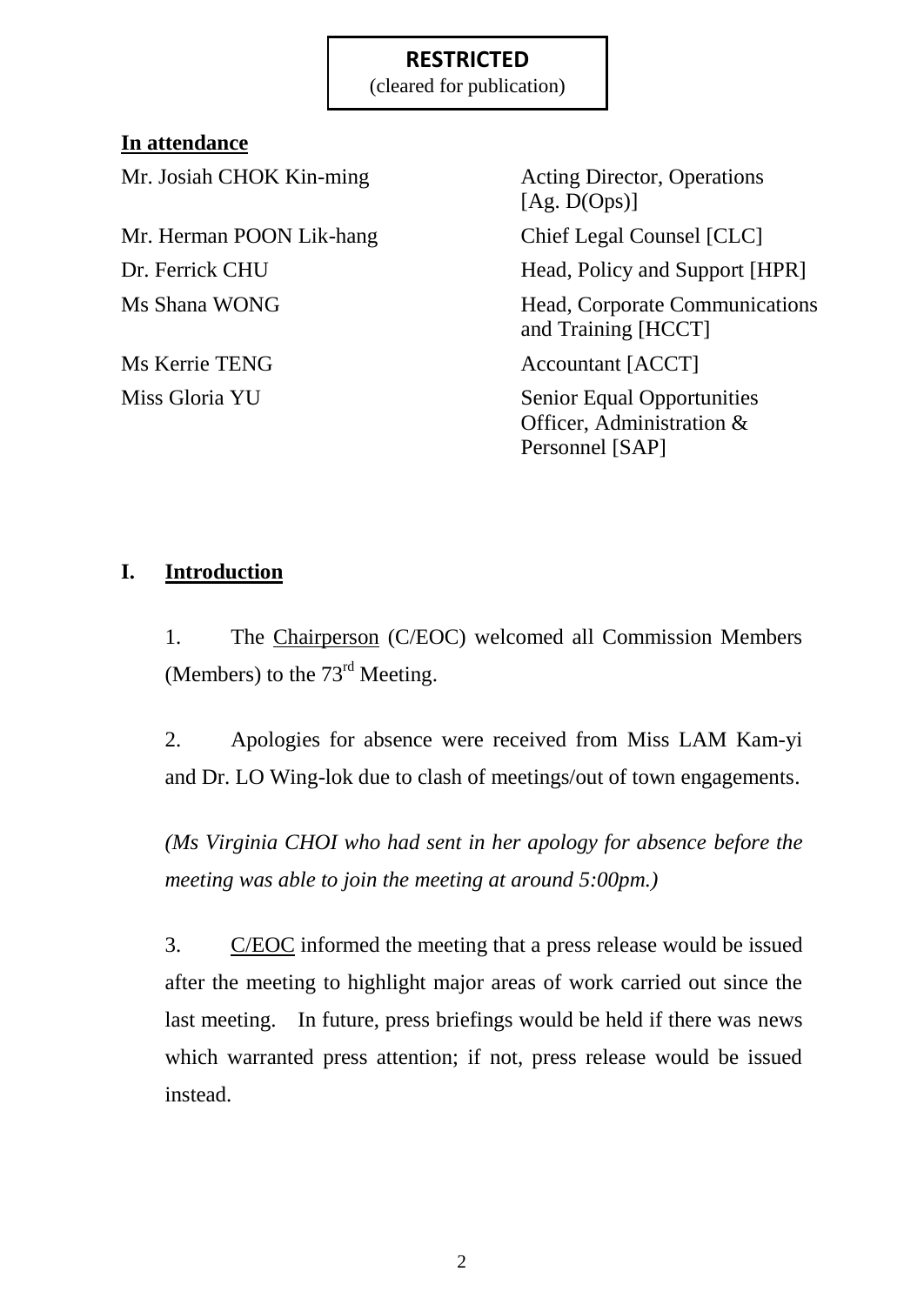(cleared for publication)

## **II. Confirmation of Minutes**

(Agenda Item No. 1)

4. The Minutes of the 72<sup>nd</sup> Meeting held on 20 March 2008 were confirmed without amendments.

## **III. Matters Arising**

(Agenda Item No. 2)

# **Formal Investigation on Accessibility in Certain Publicly Accessible Premises**

 $\overline{(Para 5 - 10 \text{ of Minutes of the } 72^{\text{nd}} \text{ Meeting})}$ 

5. The progress of the investigation would be reported by Ag. D(Ops) under the new agenda item (agenda item no. 3) (EOC Paper No. 7/2008).

*(The Hon TAM Heung-man, Mandy joined the meeting at this juncture.)*

## **IV. New Agenda Items**

# **Update on Progress of Formal Investigation on Accessibility in Certain Publicly Accessible Premises**

(EOC Paper No. 7/2008; Agenda Item No. 3)

6. Ag. D(Ops) provided an update to Members on the progress of the Formal Investigation on Accessibility in Certain Publicly Accessible Premises (Formal Investigation) as stated in EOC Paper No. 7/2008. He said that site inspection of the 60 Target Premises had been completed with technical inspection reports on individual sites submitted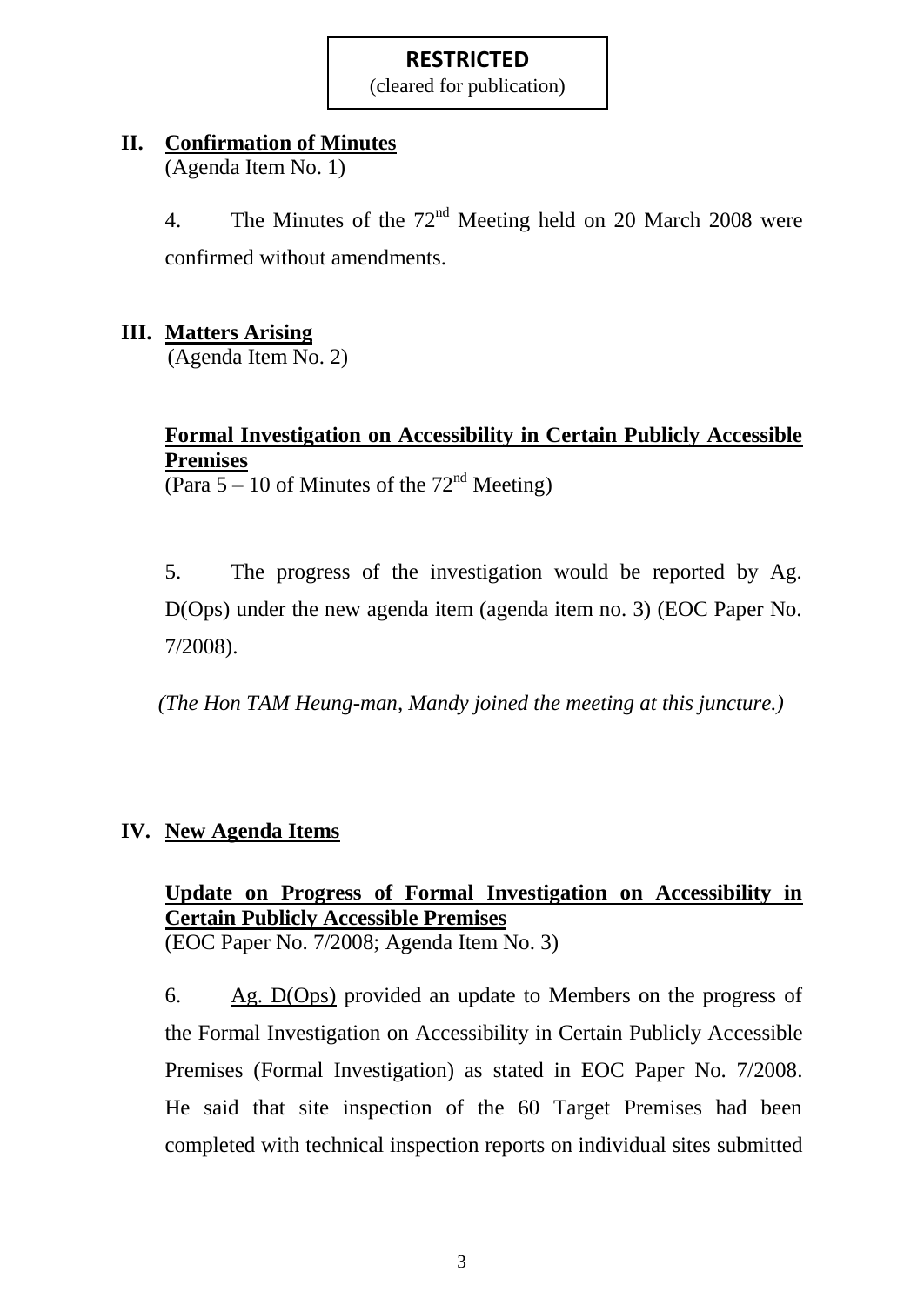(cleared for publication)

to the EOC for review. The EOC Office had finished commenting. A draft Summary Inspection Report for consumption of general readers had also been submitted to the EOC, which was currently under review by the EOC Office. Extracts of the Summary Inspection Report were attached to EOC Paper No. 7/2008 for Members' initial reference. Some editing work to enhance the presentation and readability would be required.

7. Members noted that managers of the Target Premises and government policy bureaux had been asked to provide information on accessibility enhancement programmes, budget allocation, policies/guidelines on accessibility. Eight of them had provided information in response to EOC's request, and three of them had requested more time to provide their replies. The EOC Office was now in the course of writing up the Formal Investigation Report, taking note of the findings and observations from the access audit, information from focus group discussions with stakeholders, information/feedback from managers of Target Premises, advice from Members given at various EOC and Legal and Complaints Committee (LCC) meetings, and EOC's enforcement experience. Members were informed that the draft Formal Investigation Report would first be discussed by the Working Group on Formal Investigation (Working Group) before submitting to the EOC Board for comments.

*(Mr Desmond LIU, Mr LEE Luen-fai and Mr Saeed UDDIN joined the meeting at this juncture respectively.)*

8. Ag. D(Ops) added that some Members had suggested the Working Group to make reference to the latest deliberations of the

4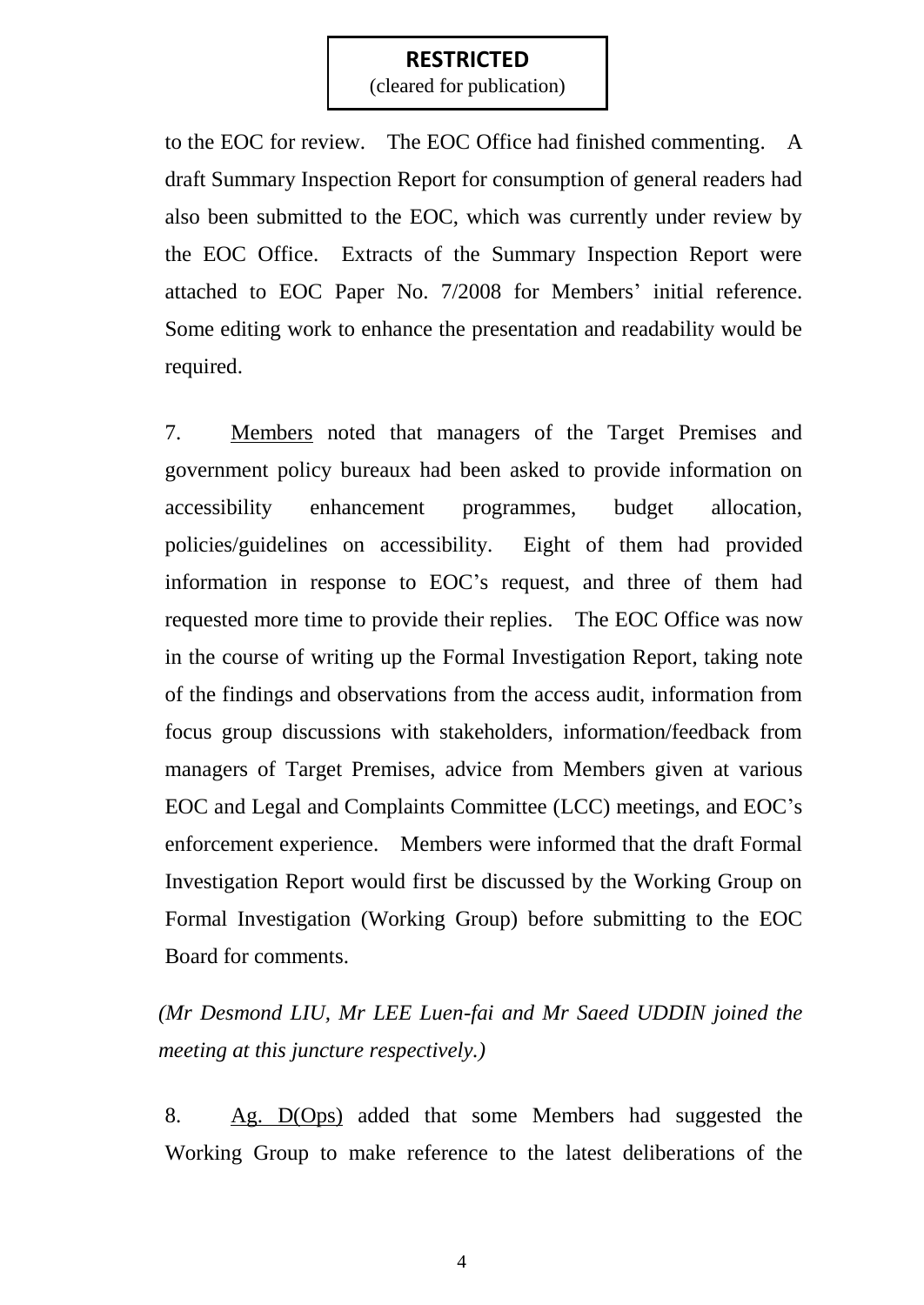(cleared for publication)

LegCo on the Building (Planning) Regulations 2008 before the final Formal Investigation Report was released. There was also a suggestion in a previous LCC meeting for the Working Group to include a comparison between 'stair lift' and 'stair climber' in the Formal Investigation Report to see which of these two facilities would be more helpful to wheelchair users. Members expressed their views on the suggestion for making reference to the Building (Planning) Regulations 2008 and inclusion of a comparison particularly on two specific facilities in the Formal Investigation Report. Some Members were concerned that such comparison and inclusion in the Formal Investigation Report would be seen as EOC's stance on specific requirements or facilities for disabled persons, which might then have a bearing on the complaint cases currently being handled by the EOC. Ag. D(Ops) and CLC clarified that these information would be for general reference only and would not form EOC's stance on specific facilities or requirements. C/EOC said that the Working Group could obtain the relevant information as suggested for internal reference before considering whether it was appropriate to include them in the Formal Investigation Report.

9. In response to a question raised by a Member, Ag. D(Ops) said there was a focus group to consider the presentation and contents of the final report in which users' opinion could be included. C/EOC added that the focus group could, after reviewing the advice from the experts/professionals of the Working Group, consider including other concerns as well as users' opinion in an appendix to be attached to the final report. In response to another question from another Member, Ag. D(Ops) replied that the final report was expected to be published by the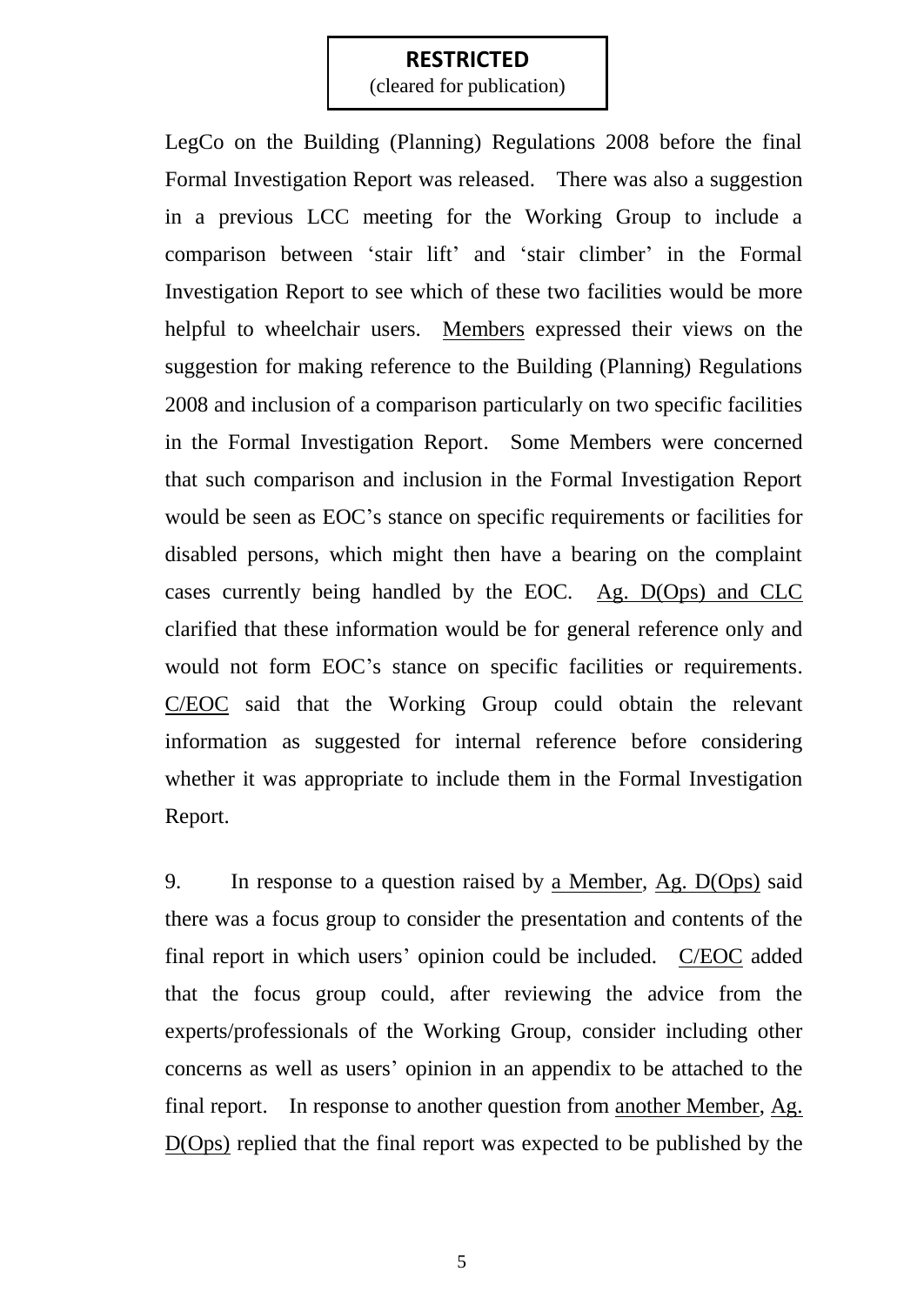(cleared for publication)

end of the year. Two other Members enquired about the likely responses from concern groups when the Formal Investigation Report was released and the liaison with government on the required improvement works. In reply, C/EOC expected that the report would be supported by user groups when released with a public focus on the required improvement works on the part of the government. He also informed that liaison had started with government departments concerned to follow up on improvements. Members' advice would be sought again when the final draft of the Formal Investigation Report was ready.

10. Members noted the latest update as reported on the Formal Investigation on Accessibility in Certain Publicly Accessible Premises and the information as contained in EOC Paper No.7/2008.

#### **Equal Pay for Work of Equal Value**

(EOC Paper No. 8/2008; Agenda Item No. 4)

11. DPA highlighted to Members the salient points as contained in EOC Paper No. 8/2008, which detailed the progress of work on Equal Pay for Work of Equal Value (EPEV) undertaken by the EOC Office after the release of the Consultant's Report on 23rd November 2006. Members noted that after the release of the Consultant's Report in November 2006, the EOC was to follow up on EOC's recommendations to enhance public understanding on the subject matter and encourage compliance by employers. To this end, the EOC Office has formed an internal task force to develop a Guide to Employers (the Guide) and an easy read guide targeting large and medium corporations and small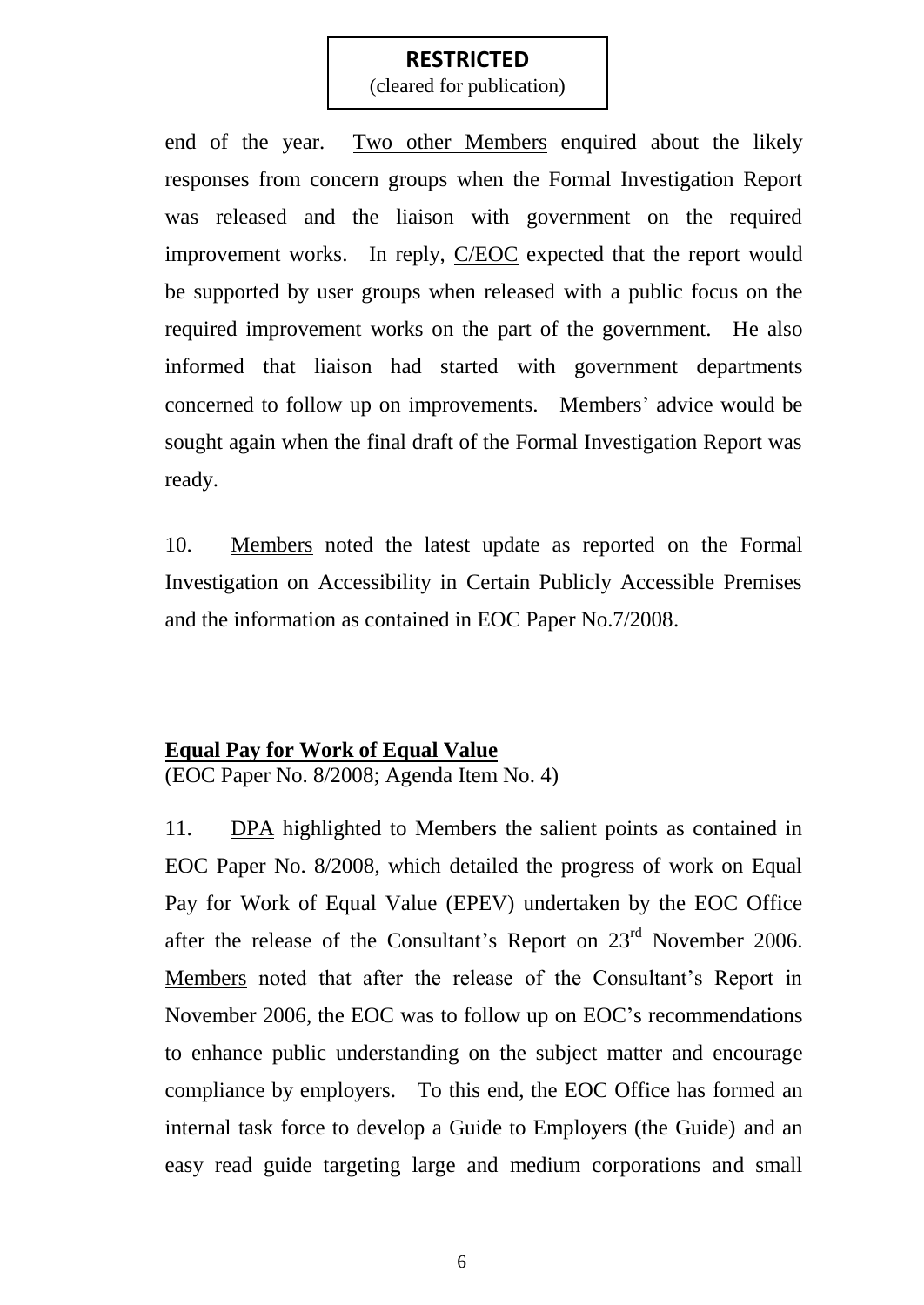(cleared for publication)

employers respectively with a view to encouraging and helping them to practise Equal Pay for Equal Work (EPEW) and EPEV. Before the guides were made available for public consumption, sharing forums would be organized for large, medium and small corporations from different sectors with a view to explaining the concept of EPEV and sharing best practices for fine tuning of the final version. Additionally, subject to Members' availability, a half-day briefing session, tentatively scheduled for 4 July 2008 would be arranged for all Members. C/EOC encouraged all Members to join the briefing session so as to provide inputs/guidance on the draft guides before the internal task force finalized the guidebooks hopefully by the end of July 2008.

12. Members deliberated on the subject. A Member said that it did not appear that Equal Pay was a serious issue and asked whether EOC's promotional efforts would create undue concern particularly for the employers. He also raised the point on whether the subject of Equal Pay was covered under the existing legislation. DPA said that it was Government's view that EPEV was enshrined in the Sex Discrimination Ordinance (SDO) and that EOC had agreed previously following the release of the Consultant's Report to enhance public understanding on the subject matter and to encourage compliance by members of the public.

13. CLC added that since the existing SDO was not particularly designed to handle EPEV cases and there was no specific provision or separate legislation as in some overseas' jurisdictions, such as the UK, there might be technical difficulties for the EOC in handling complaints of this nature.

7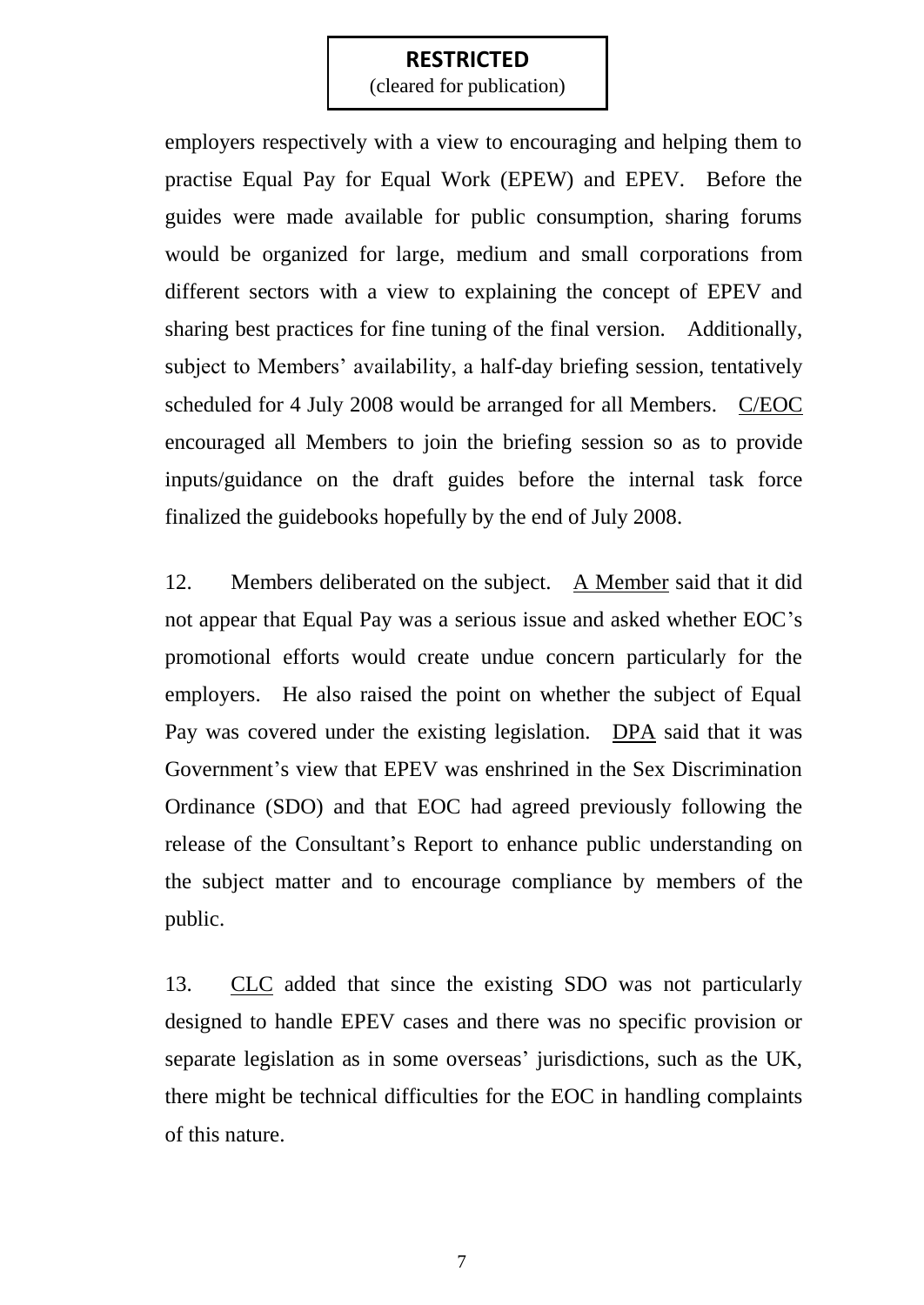(cleared for publication)

14. A Member enquired if the EOC would consider making a recommendation to the Government for amending the existing law before stepping up promotional and educational efforts. DPA responded that EOC had provided its views to the Government previously and as mentioned earlier, it was Government's views that EPEV was already covered under the SDO. He added that there was no specific EPEV complaint case received by the EOC in the past. Nonetheless, the EOC has a duty to look into case relating to terms of employment under the SDO. If there was an equal pay complaint, the EOC would have to deal with it accordingly.

15. A Member remarked that if there were enforcement issues in EPEV cases under the SDO, there could be backfire from the community after the guides were released and public's expectation raised. Additionally, with the anticipated enactment of the Race Discrimination Ordinance (RDO) which would involve a lot of publicity in the near future, publicizing both the RDO and EPEV at a similar time might create confusion for the public. Another Member said that it was her understanding that the publicity of best practice guides should be regarded more as an educational initiative. A third Member appreciated EOC staff's effort on this subject as this was not an easy task. She commented that the EOC should be proactive and at the same time taking the subject matter forward one step at a time. She suggested Members could first take a look at the draft guides before providing further advice and as long as the work was in line with EOC's mission, there was no need to be too concerned about the possibility of any backfire from any particular group.

16. C/EOC concluded that the subject of EPEV would be taken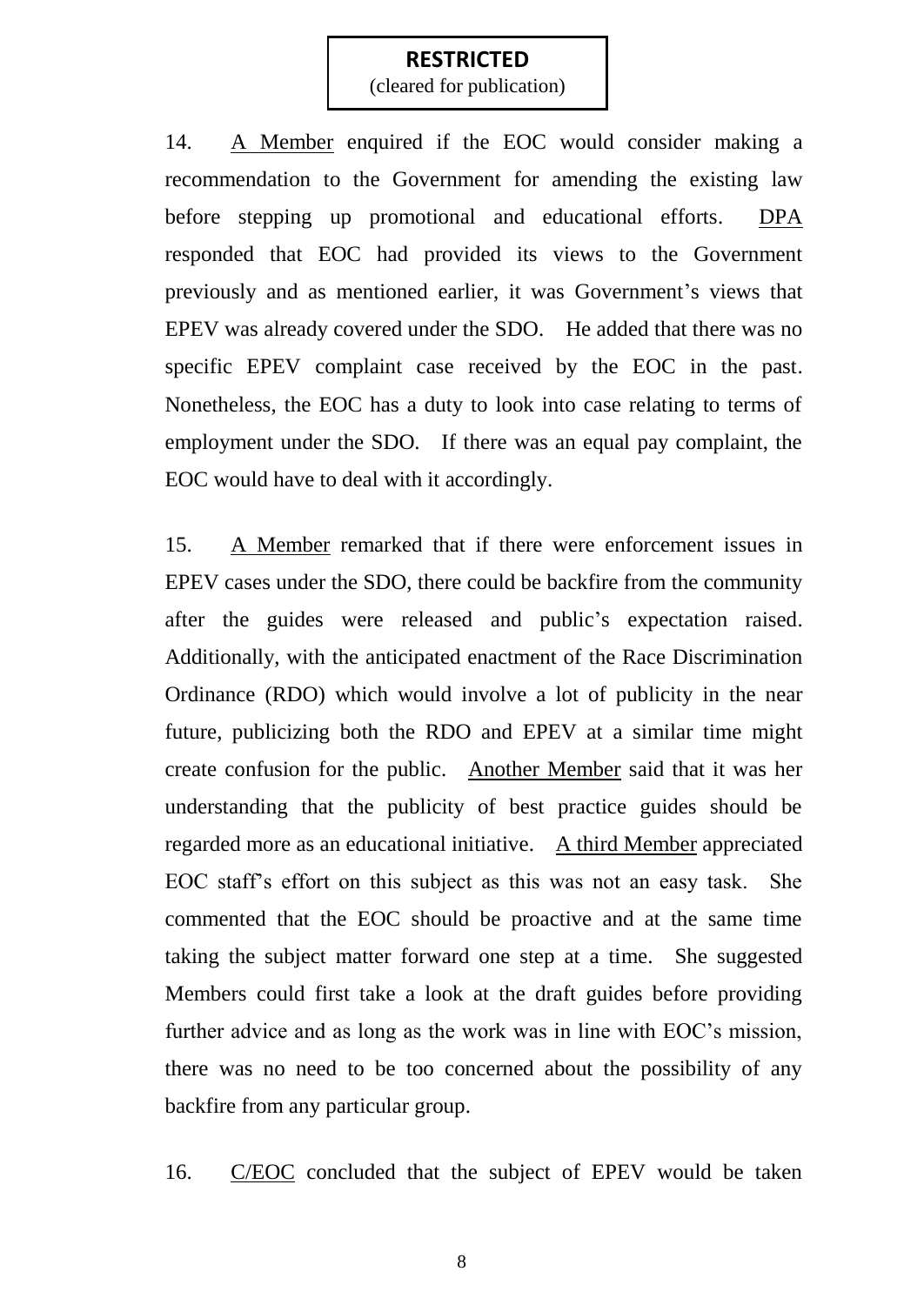(cleared for publication)

forward step by step. Any equal pay cases would be handled as for other complaint cases in accordance with EOC's internal operating procedures. Should there be issues in future which warranted legislative amendment, the matter would be raised with the Government. Again, he encouraged Members to join the briefing session tentatively scheduled on 4 July 2008. Members noted EOC Paper No. 8/2008.

*[Post-meeting note: The briefing session originally scheduled on 4 July 2008 was re-scheduled and held on 24 July 2008.]*

*(As The Hon Mandy TAM had to leave the Meeting earlier, she requested and the Meeting agreed to consider "Open Contract Employment for EOC Staff" under agenda item 9 at this juncture.)*

#### **Open Contract Employment for EOC Staff**

(EOC Paper No. 13/2008; Agenda Item No. 9)

17. C/EOC outlined the background information on offering Open Contract Employment to EOC staff as detailed in EOC Paper No.  $13/2008$  and the discussions made at the recent  $48<sup>th</sup>$  Administration and Finance Committee meeting held on 4 June 2008. Members' views were sought on Open Contract Employment offered to EOC staff.

18. Some Members did not agree to the views expressed in paragraphs 19 and 20 of the paper on double benefits and security of tenure. Members concerned viewed that under Open Contract terms, if gratuity was to be offered as in Fixed-term Contracts, it was a double benefit since gratuity was a form of compensation for the Fixed-term employment, payable upon satisfactory completion of service for the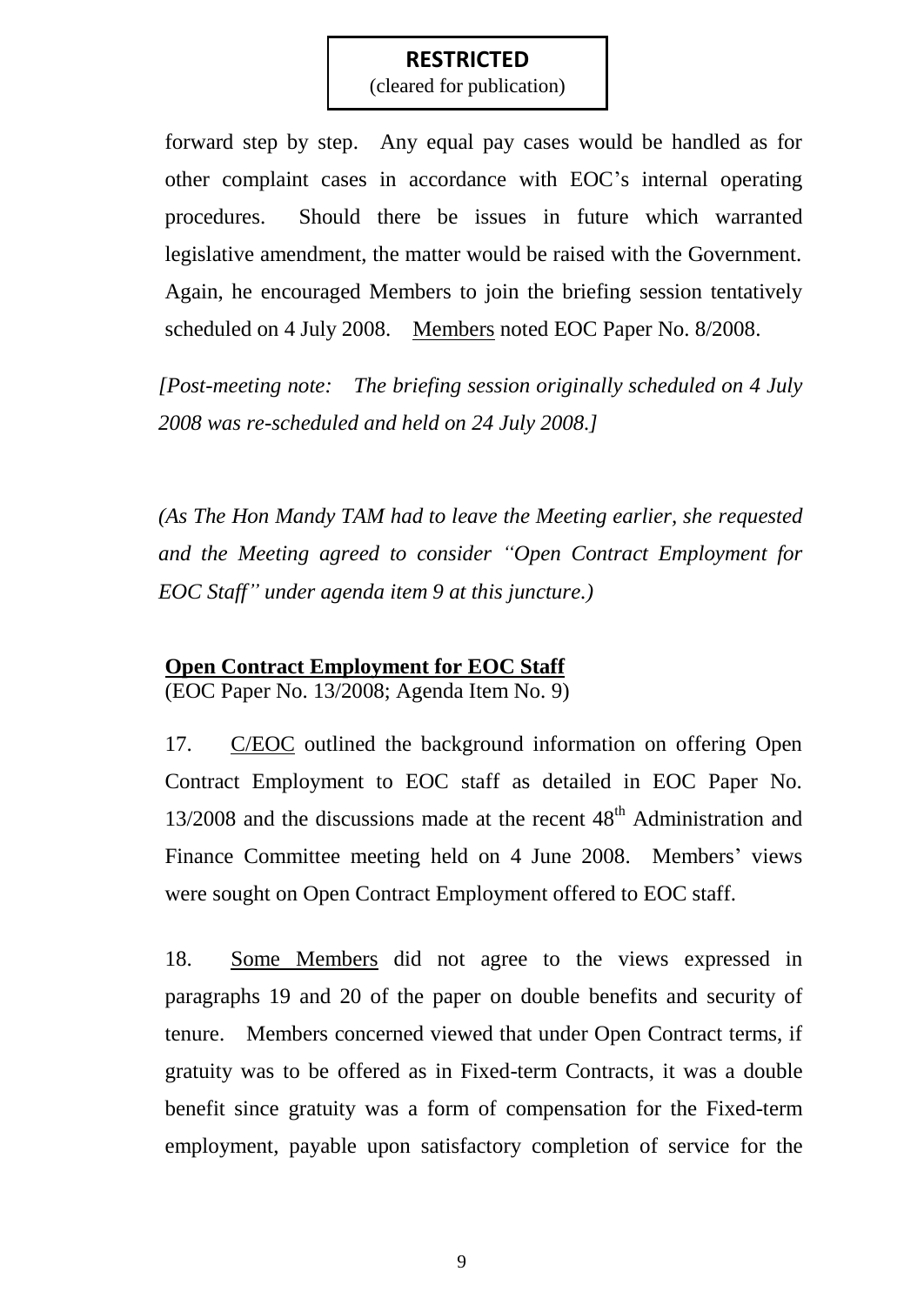(cleared for publication)

period of employment in question and upon expiry of the fixed-term contract. On the other hand, there was no end date in an open contract which offered much better security of tenure. One Member also remarked that this view was shared by some Members in the  $48<sup>th</sup> A&FC$ Meeting and not only by just 'a Member' as stated in the first line of paragraph 17 of the same paper.

19. Another Member expressed that she had reservations in the Open Contract terms as it would be viewed as offering better salary and more benefits. She would not agree to any change now and that Fixed-term Contracts should continue be offered to all EOC staff. C/EOC clarified that there was no change in salary nor was there any addition of benefits in the Open Contract terms.

#### *(The Hon Mandy TAM left the meeting at this juncture.)*

20. On the issue of gratuity, a Member opined that generally speaking, gratuity would be payable upon cessation of employment. If Open Contracts were to be offered to staff, the Commission might wish to consider setting up a retirement or provident fund scheme (in place of gratuity payment), which was quite common in the market place. It was however, pointed out that due to the Commission's size and funding capacity, the establishment of such schemes might not be an easy option.

21. Another Member said that while the subject of Open Contract Employment as recommended in the HRM Review was reported in EOC's  $70<sup>th</sup>$  Meeting in December 2007, there was no in depth discussion made on the details and technical issues involved at that meeting. In response, C/EOC said that conversion arrangements from fixed term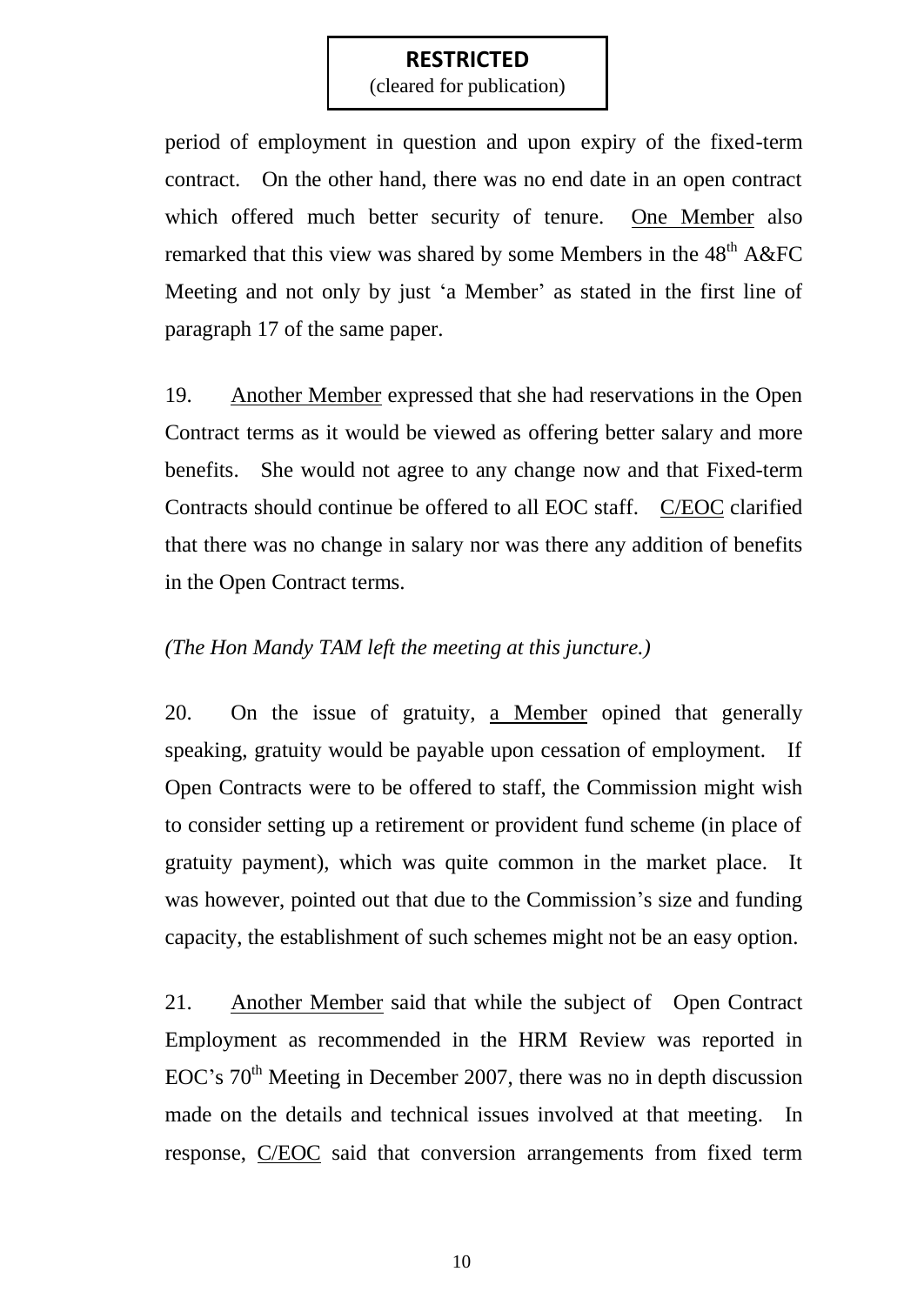(cleared for publication)

contracts to open contract terms were outlined under the Progress Report on the follow up actions on the recommendations of the 3 review reports of the EOC, although not under an individual agenda item and questions raised by Members regarding terminal gratuity were answered. Nevertheless, if Members did not agree to the rationale for conversion, they could provide their views for consideration.

22. Members further deliberated on this subject. After deliberations, Members were in principle supportive of the spirit of offering Open Contracts to EOC staff to recognize their long and loyal service. However, details of the terms under the Open Contracts, like the issue of gratuity which was offered under the existing fixed term contracts and viable alternative arrangement had yet to be considered or resolved first. The Administration and Finance Committee (A&FC) could follow up to consider further refinements on the terms under the Open Contract having regard to staff's views on this matter.

23. The Meeting also noted that a few staff who had been offered Open Contracts were all willing to revert back to the original Fixed-term Contracts. As such, the Meeting unanimously decided that all EOC staff should be offered the existing Fixed-term Contract before further refinements on the terms of the Open Contract were confirmed. For those staff who had been offered the Open Contract terms, they should be offered a reversion to the original Fixed-term Contracts with retrospective effect to the start date of their relevant contract.

*(Ms Carmen CHAN, Ms Maggie CHAN and Mrs Christine KOO left the meeting at this juncture respectively.)*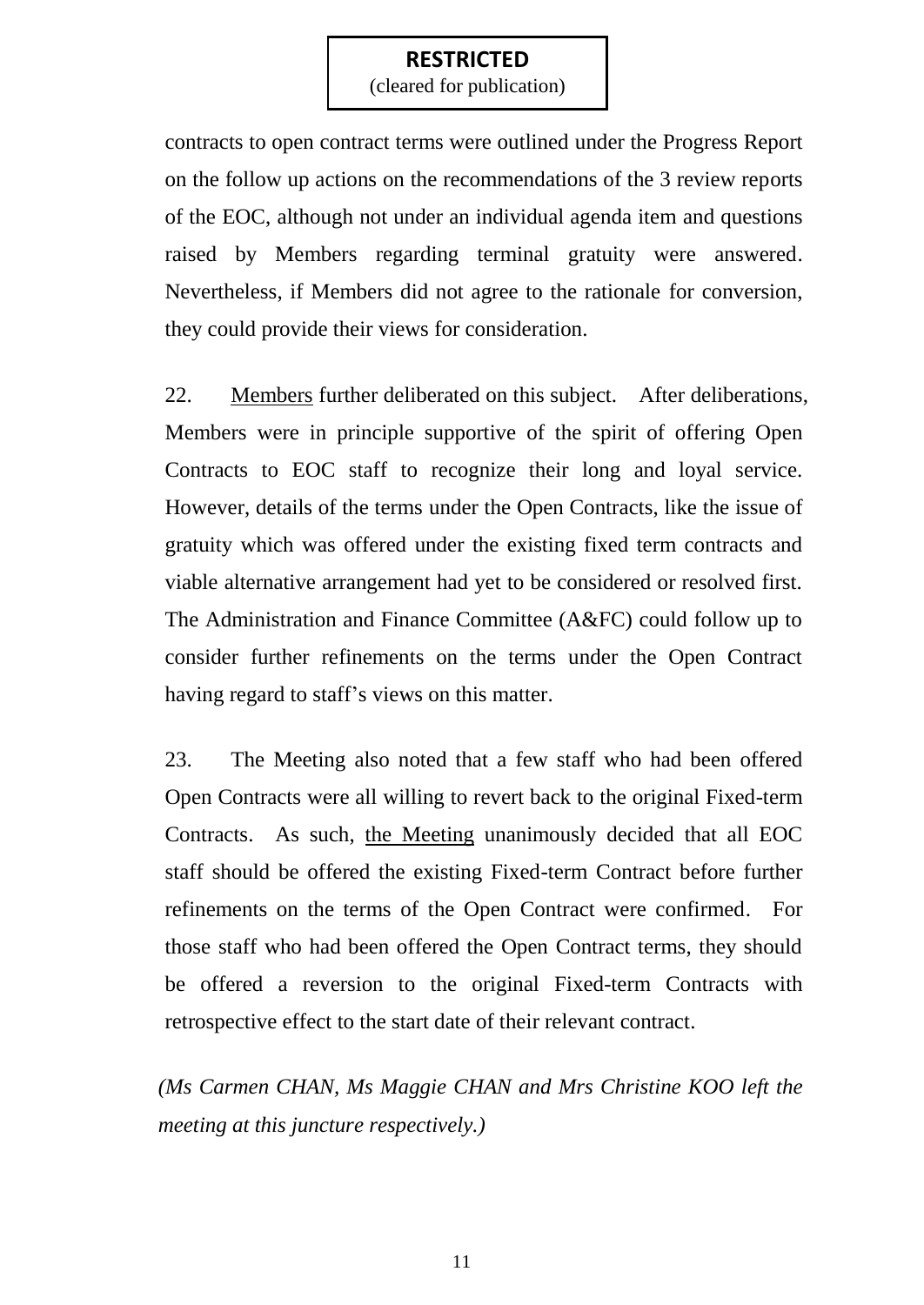(cleared for publication)

*[Post-meeting note: All EOC staff who had been offered the Open Contract had accepted and reverted back to Fixed-term Contracts with retrospective effect to the relevant contract start date pursuant to the decision by the EOC Board. The Open Contract previously offered was superseded in its entirety by the Fixed-term Contract.]*

*(Ms Virginia CHOI joined the meeting whereas Mr. Desmond LIU and Mrs. CHONG WONG Chor-sar left the meeting respectively at this juncture.)*

## **Reports of the Legal & Complaints Committee, Community Participation & Publicity Committee, Public Education & Research Committee and Administration & Finance Committee**

(EOC Paper No. 9/2008; Agenda Item No. 5)

24. Members noted the information on the work of the respective EOC committees as contained in EOC Paper No. 9/2008.

## **EOC's Thematic Work Plan for 2008/2009**

(EOC Paper No. 10/2008; Agenda Item No. 6)

25. C/EOC briefed Members that EOC's Work Plan for 2008/09 had been considered at the 72<sup>nd</sup> EOC Meeting held on 20 March 2008 (EOC Paper No. 2/2008). Based on comments and advice from Members at that meeting and other comments at respective committees, the Work Plan had now been revised using a thematic and goal attainment approach. DPA then outlined to the Meeting the changes made and other updates to the Work Plan.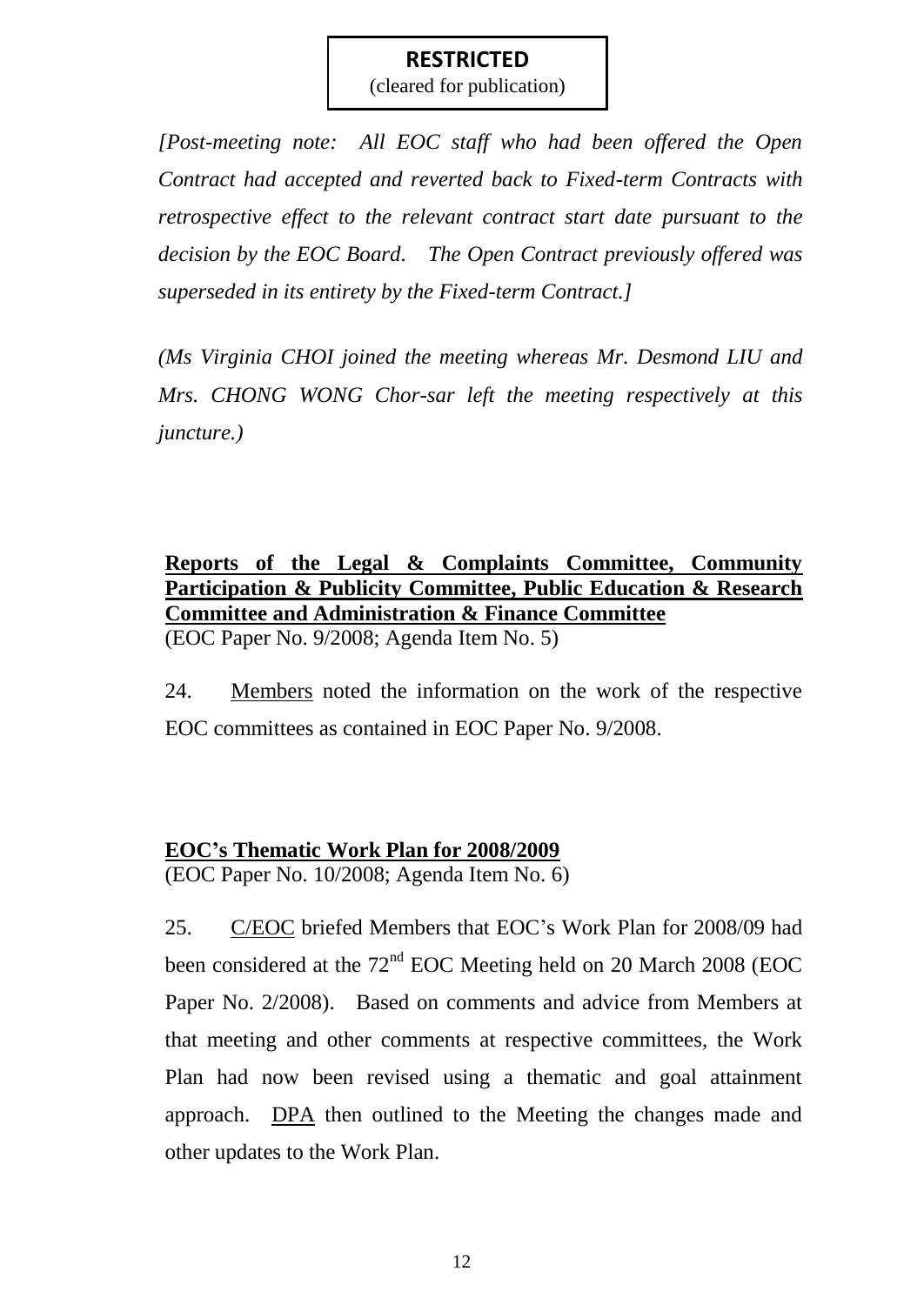(cleared for publication)

26. A Member appreciated the follow up actions in revising EOC's Work Plan using a thematic approach. In response to a question from the same Member regarding follow up actions on EO Awareness Survey 2007, C/EOC confirmed that while the differences were insignificant, more emphasis would be placed on promoting EO targeting the two respondent groups, namely the older generation and the single parents groups who considered equal opportunities relatively less important and were less supportive of EOC's work for the purposes of mainstreaming equal opportunities in Hong Kong. In response to another question raised by the same Member, HCCT informed that there was an initial plan to promote Family Friendly Employment Policies and Practices (FEPP) and work/life balance through co-organizing a seminar/forum with Radio Hong Kong 2 (RTHK2) in October 2008, in which senior management of different enterprises would be invited to share their experiences. She said that the benefit of co-organizing the programme with RTHK2 was that the seminar/forum could be edited and shown on television afterwards. Members who were interested in this subject were welcomed to participate in the planning process.

27. Members noted EOC Paper No. 10/2008.

## **Protection of Members and Staff of the Commission** (EOC Paper No. 11/2008; Agenda Item No. 7)

28. C/EOC briefed that EOC Paper No. 11/2008 was to seek Members' views related to the current practice on protection of Members and staff of the Commission on legal cost indemnity, and asked for the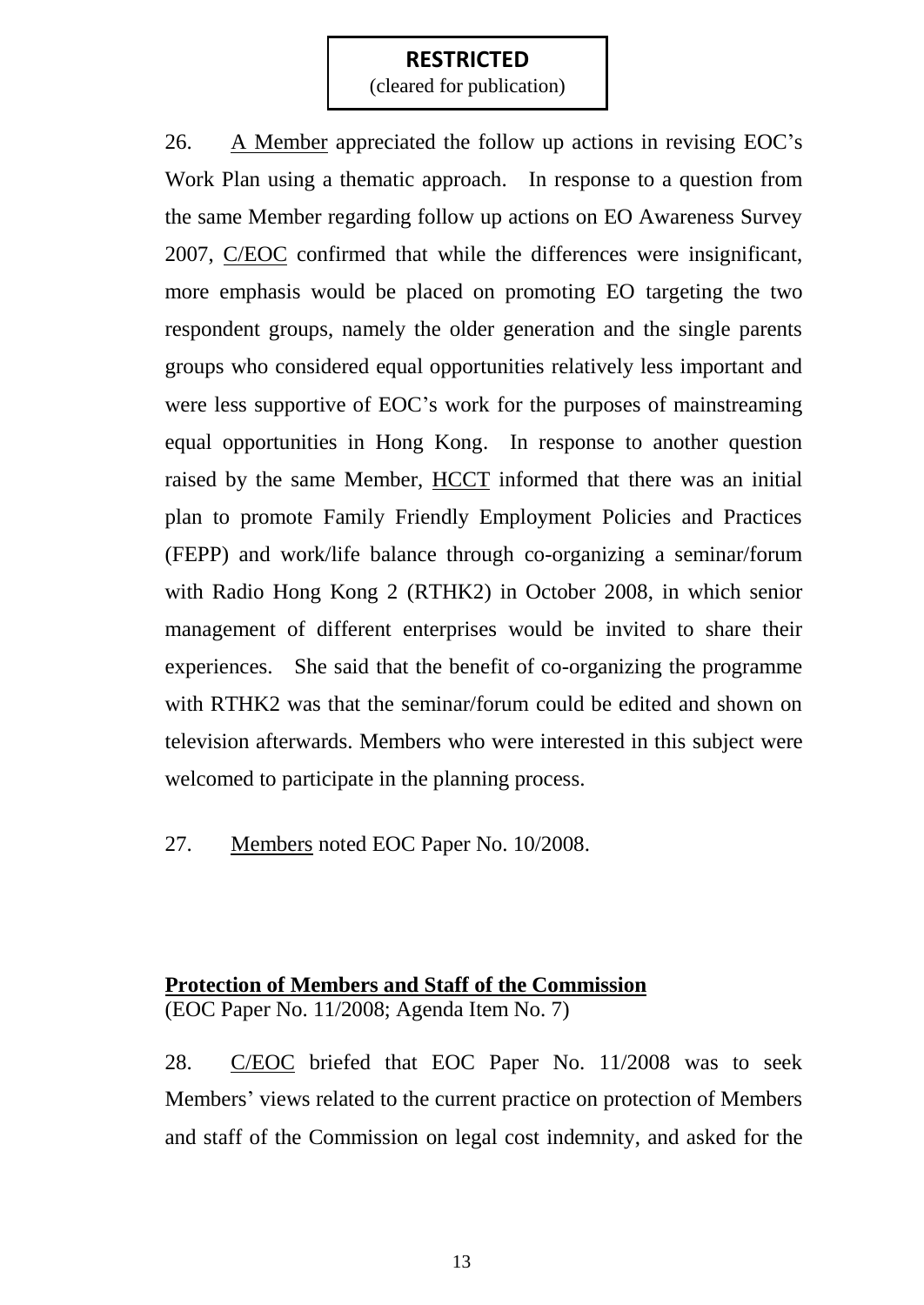(cleared for publication)

existing practice to be formalized in a Resolution. He said that the protection was particularly important for Members and staff with no legal background.

29. CLC said that the protection would be provided to individual Members or staff on condition that their defence provided would have to be consistent with EOC's position and they agreed to have the matter dealt with by lawyers instructed by the EOC, and to have the same strategy, direction and position with the EOC. C/EOC added that the general requirement that Members/staff should be acting in good faith in the performance of the Commission's functions should also apply.

30. In response to a question raised by a Member, C/EOC confirmed that the protection was subject to there being no conflict between the Members/staff's defence and the EOC's own defence. CLC supplemented that if the Members/staff concerned were acting in good faith, he perceived that there should be no conflict between theirs and the EOC's defence. However, if it happened that the individuals concerned had not in fact been acting in good faith, the EOC reserved the right to recover such costs from them.

31. The resolution in the terms of the drafted annexure to EOC Paper No. 11/2008 was unanimously agreed by the Meeting. In addition to the Chairperson, the Convenor of the Administration and Finance Committee (A&FC), Dr. Edwin CHENG and the Convenor of the Public Education and Research Committee (PERC), Dr. Agnes LAW were nominated and signed on the Resolution document to formalize the current practice.